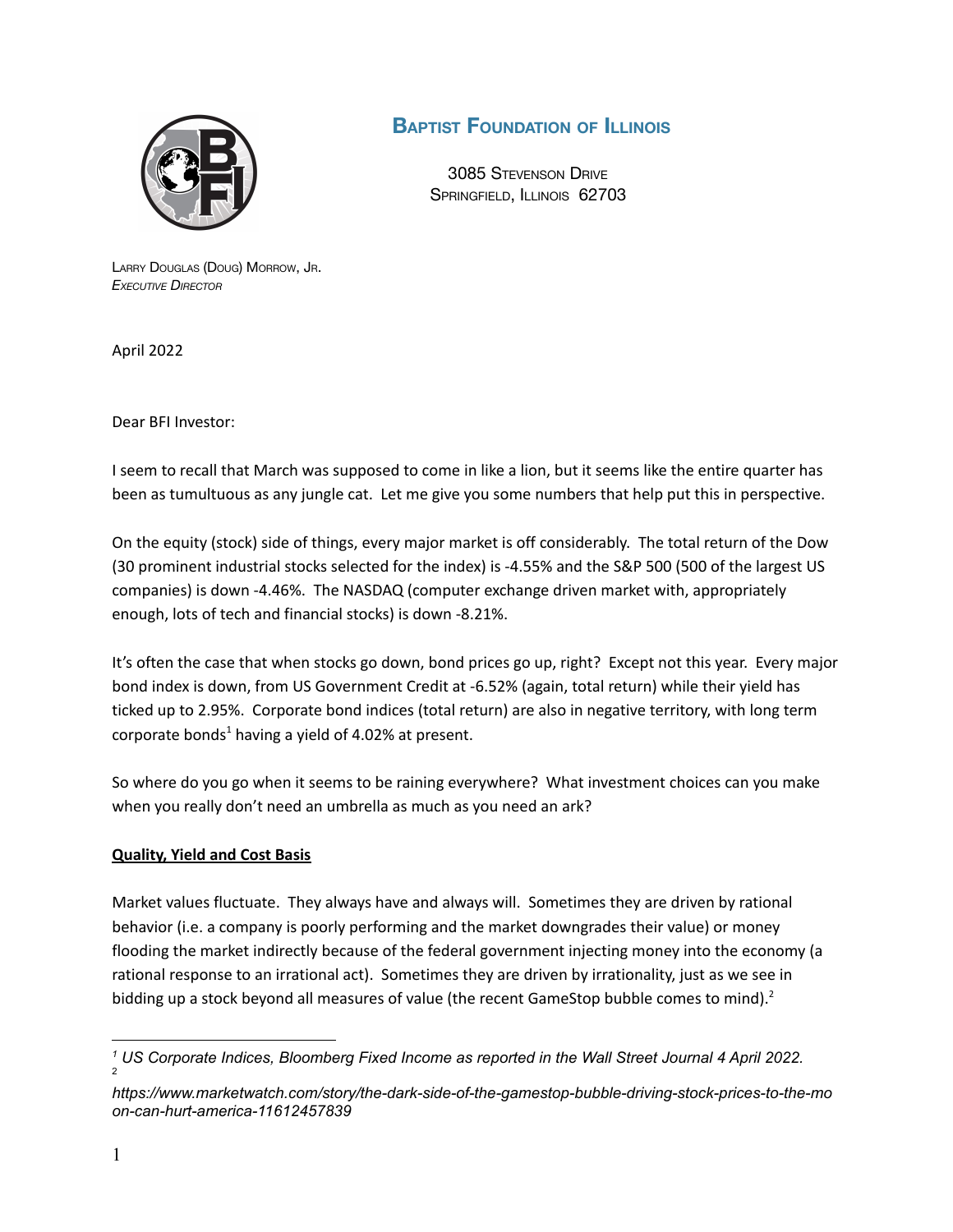The good news about such fluctuation is that values for fundamentally good securities do come back. It's the "fundamentally good" thing that one has to address, since, if you simply pay attention to short term market movements, you can easily conclude that everything is bad or "unsafe." Bailing out of such a market is when investors can get hurt and cause permanent damage to their savings goals.

Last Friday, the BFI Board of Trustees met for their Spring session. Among other things, one of the things I shared with the board is that the "best time to check for leaks is when it's raining." In other words, when all markets are stressed as they are now, do we have anything that doesn't meet the criteria of "fundamentally good" that I described earlier?

I'm pleased to report that as of this writing, nothing in our various investment funds (LTFI, Blended, Endowment, or Charitable Trusts) is in default or shows signs of having difficulty. Bonds are paying as agreed and, in general, equities continue to meet their dividend expectations due to sufficient earnings.

One way of testing for quality is to examine how the "cost basis" is holding up in the account. Put simply, an increase in cost basis over time ignores market fluctuations and allows you to focus on things like dividends and interest (yield – how much did you earn divided by how much you invested).

With this mailing, you are receiving the first of our highly anticipated statements that allow you to track both cost basis and market value. And, depending on the objectives of your particular account, can determine how well things are performing. For example, our yield on the LTFI is expected to come in at 4.7% (net) for sub \$1,000,000 accounts in 2022 based on our current holdings. Two things to keep in mind – first, **with every quarter, this estimate gets a bit more accurate.** June is a higher interest month than say, January, so to experience the full yield requires a full year. And, second, **the actual yield will be affected by how efficiently (and where) we deploy new money brought into the fund**. Our new software and changes in our daily standard operating procedures helps us improve this efficiency.

Total return (noted by the ending market value) does indeed matter. In contrast to cost basis, however, it's only relevant if funds are being "cashed out" or if it seems to be a long term trend – longer than an investor has before they plan on exiting the fund. This "long term" trend is why it is sometimes wise to harvest gains (if increased over a number of years) or cut one's losses (if decreased over a number of years).

**So how do the statements help?** Take a look at the various sections and you can track all activity in your account during the month, including earnings and unrealized/realized gains. Realized gains adjust cost basis, while unrealized gains do not adjust cost basis until they are sold or "cashed out." Secondly, you can see the difference between cost basis and market values on the summary section (often at the bottom of the first page).

Oh, and there's two other things I would add. If you have multiple accounts, you will receive multiple statements. We still set off the description with a "CUST" if it's owned by you or "GIFT" if owned by BFI